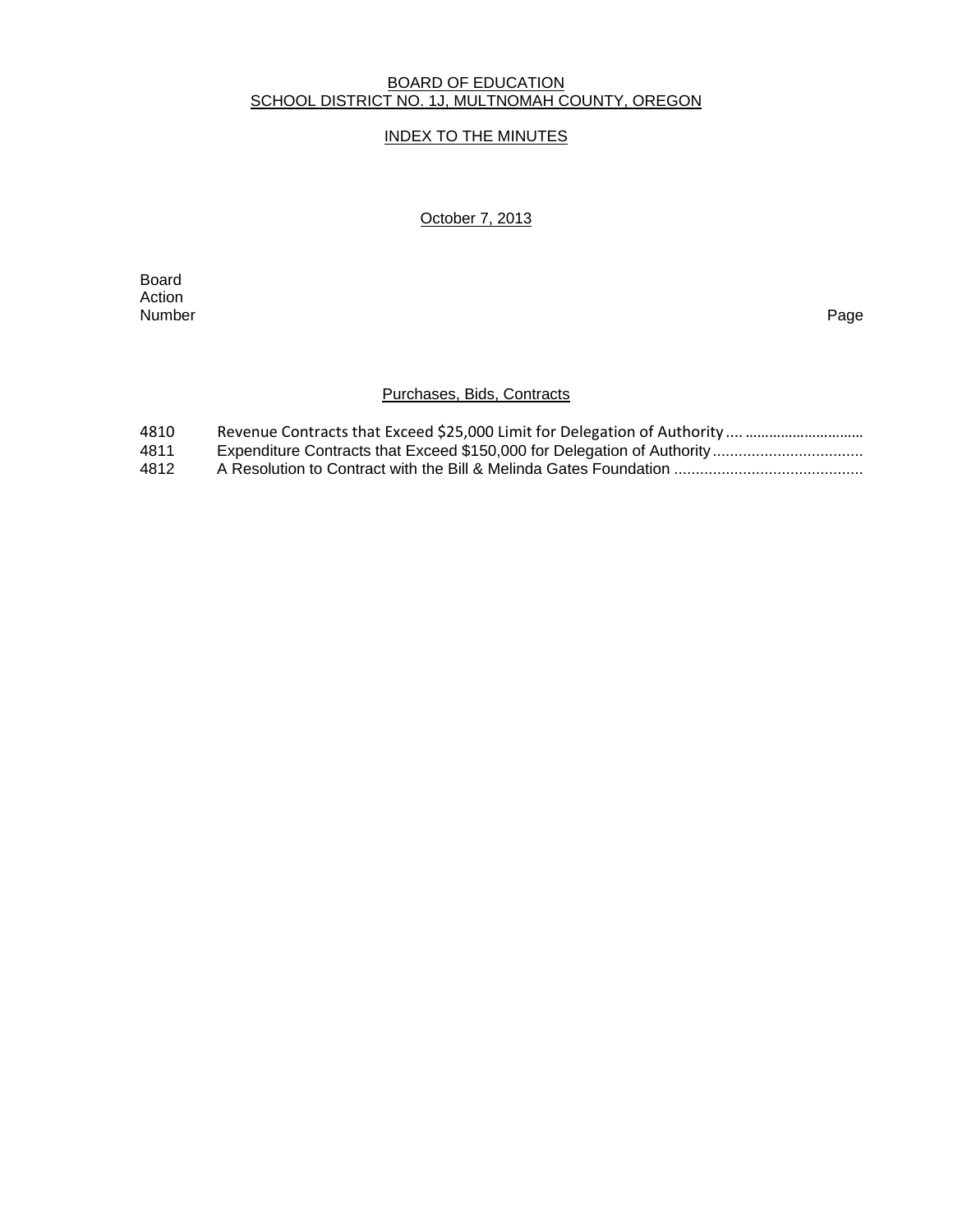#### OFFICE OF THE BOARD OF EDUCATION SCHOOL DISTRICT NO. 1J, MULTNOMAH COUNTY, OREGON BLANCHARD EDUCATION SERVICE CENTER PORTLAND, OREGON

The Regular Meeting of the Board of Education came to order at 6:03pm at the call of Co-Chair Greg Belisle in the Board Auditorium of the Blanchard Education Service Center, 501 N. Dixon St, Portland, Oregon.

There were present: Pam Knowles, Co-Chair Ruth Adkins Bobbie Regan Tom Koehler Steve Buel Matt Morton Greg Belisle, Co-Chair

Andrew Davidson, Student Representative

**Staff** 

 Carole Smith, Superintendent Jollee Patterson, Board Secretary/General Counsel

#### **PUBLIC COMMENT**

John Hirsh reported that contract negotiations should reflect the needs of the students and it needs to reflect the Oregon statute for competence for teachers. Currently, teachers can teach within any area of licensure even if they do not have recent experience, and can bump a teacher with more direct, relevant experience. Negotiators should adopt the state definition with some protection for long-term teachers who need more training. Our students deserve qualified educators.

Jane Greenhalgh mentioned that she would speak about union negotiations from a parent's perspective. She hopes that PPS and PAT can model state government and work together. There is nothing more important than a student being able to have enough instructional hours, so it would not be right to freeze hours at last year's low instructional hours. Also, PPS needs to do away with hiring rounds which puts kids at a disadvantage.

Frank Selker commented that he agrees with Mr. Hirsch's perspectives. Teachers deserve excellent compensation and his family is a union family, but Portland deserves an excellent school system. The District must be responsible for good principals. The District must be able to hire early and move teachers according to principal preferences

Michael Bailey, President of the National Disability Rights Network in Washington DC, stated that they run 57 non-profit law firms. His organization authored a report about restraint and seclusion. Portland was stubborn about the removal of seclusion cells from Pioneer.

Angela Jarvis-Holland, Executive Director of the Northwest Down's Syndrome Organization, commented that no tax payer wants money spent on seclusion rooms or cells. The District's reluctance to remove those rooms was very concerning. In McMinnville, they did a better job of looking at alternatives.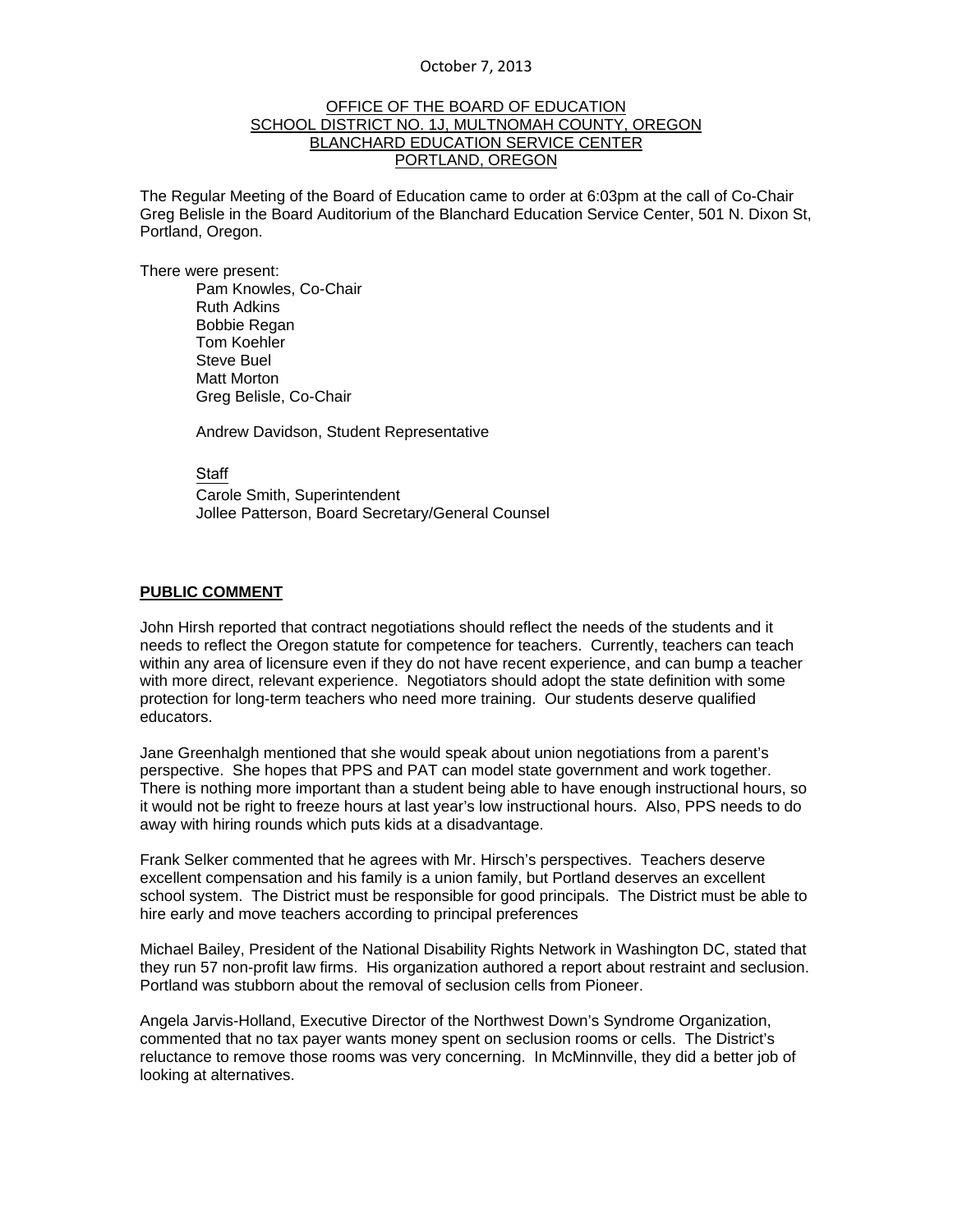Sheila Warren, on behalf of Portland Parent's Union and DRN, reported that seclusion rooms hurt children. Staff is often not properly trained. She represents parents who are very concerned about their children. Teachers should have an IEP that shows how to de-escalate a student.

## **BUDGET UPDATE**

Superintendent Smith provided a budget update which would allow more immediate funding in schools. The Board could not officially approve a budget amendment tonight while the audit is underway, but she was asking the Board for support in immediately putting these resources into schools.

Director Koehler questioned reserves. Superintendent Smith confirmed that the reserves will be at 6.6%, which is \$30.7 million. Board Policy requires 3%, and our practice has been 5%. We were down to 3.5% and this would bring us up to 6.6%.

Director Adkins stated that this was very exciting and appreciated the targeting of the investment.

Director Knowles commented that she was thrilled, especially with the addition of 30 more fte in the schools as we have too many overcrowded classes. She was also excited about the Arts TOSA to support the funded Arts Tax efforts.

Director Morton mentioned that it was fair to note that a lot of what was just reported has been items that the Board has been hearing for a long time that is needed. 30 fte is so important and is responsive to student needs.

Director Regan stated that she was very pleased with where we landed. For next year, the additional money will be for more teachers and more instructional time. Her hope was that we could start the school year earlier so that kids have more instructional time before they are taking AP and other exams. Also, she was hopeful that we could bring back the Ombudsman position to help with parent concerns.

Director Buel commented that the District needs to plan for the Steven's Creek Crossing and meeting their needs in the schools – three of our schools will receive an influx of kids and we want to be responsive. Director Buel indicated that when he puts the equity lens on the teachers back in schools, some of those schools need teacher aides. He would like to see those aides placed according to need, not just where there are the most kids. Also, he wants instructions that the principal will put the aides in the classroom and working with kids, not for the principal needs.

All Board members were in support of the proposal. Co-Chair Belisle stated that the Board was directing to support the Superintendent's proposal and move forward with what was outlined and to move forward.

#### **BUSINESS AGENDA**

Director Buel moved and Director Regan seconded the motion to hold a separate vote on the Gates contract. Superintendent Smith provided an explanation of personalized learning. Director Adkins commented that she was satisfied with the Gates Grant as it would meet the needs of kids. Director Buel stated that there were too many new initiatives and that we were a destabilizing force for our poor kids.

Director Koehler questioned what we were doing to make sure we are involving teachers and PAT so that we can work together to support kids and not fight.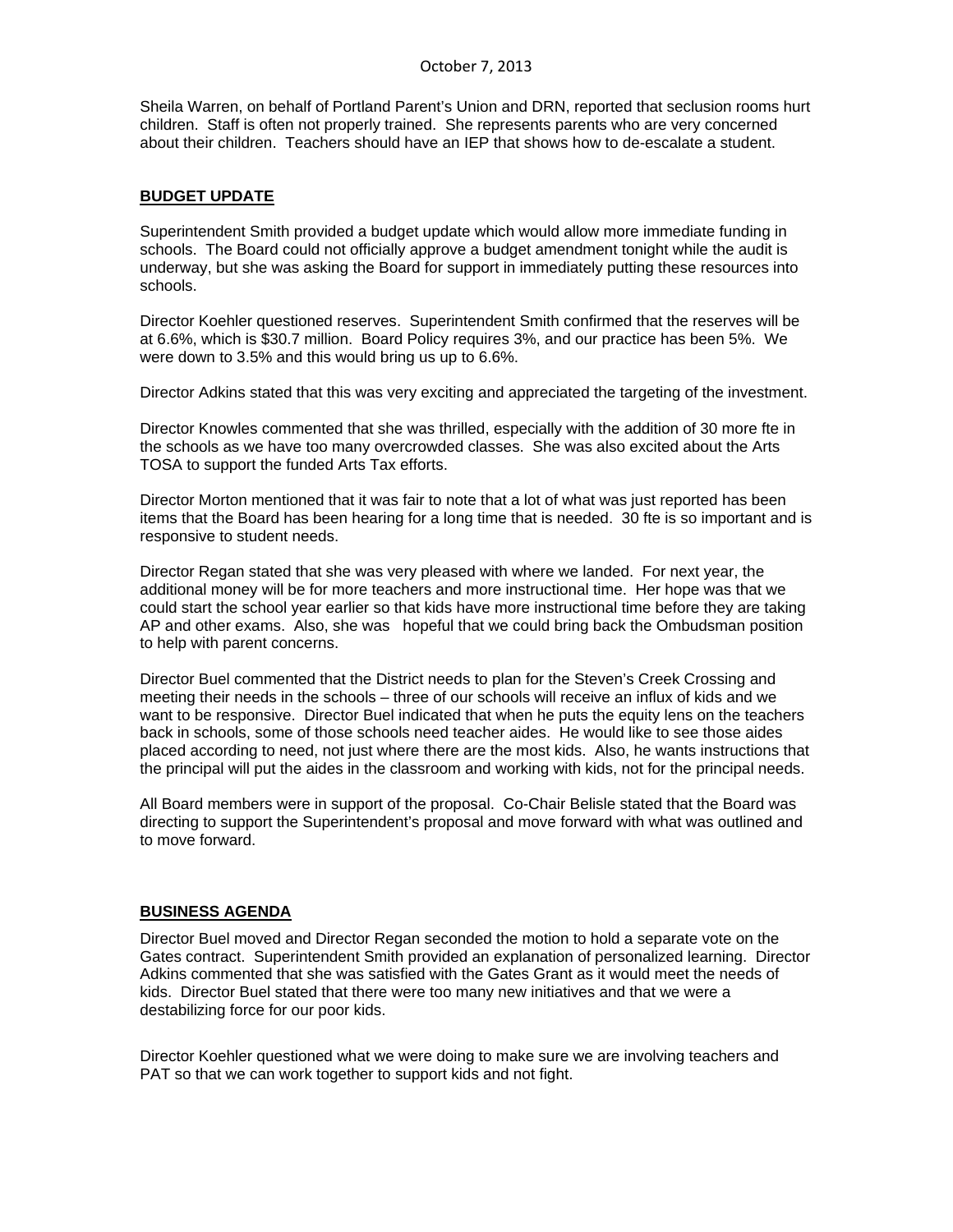Director Morton mentioned that our ability to respond to RFPs and grants is critical, and we need to keep those lines of communication open. His experience with Gates is a little different; it has been both stable and innovative in a way that is supportive of student success.

# **ADJOURN**

Co-Chair Buel adjourned the meeting at 7:16pm.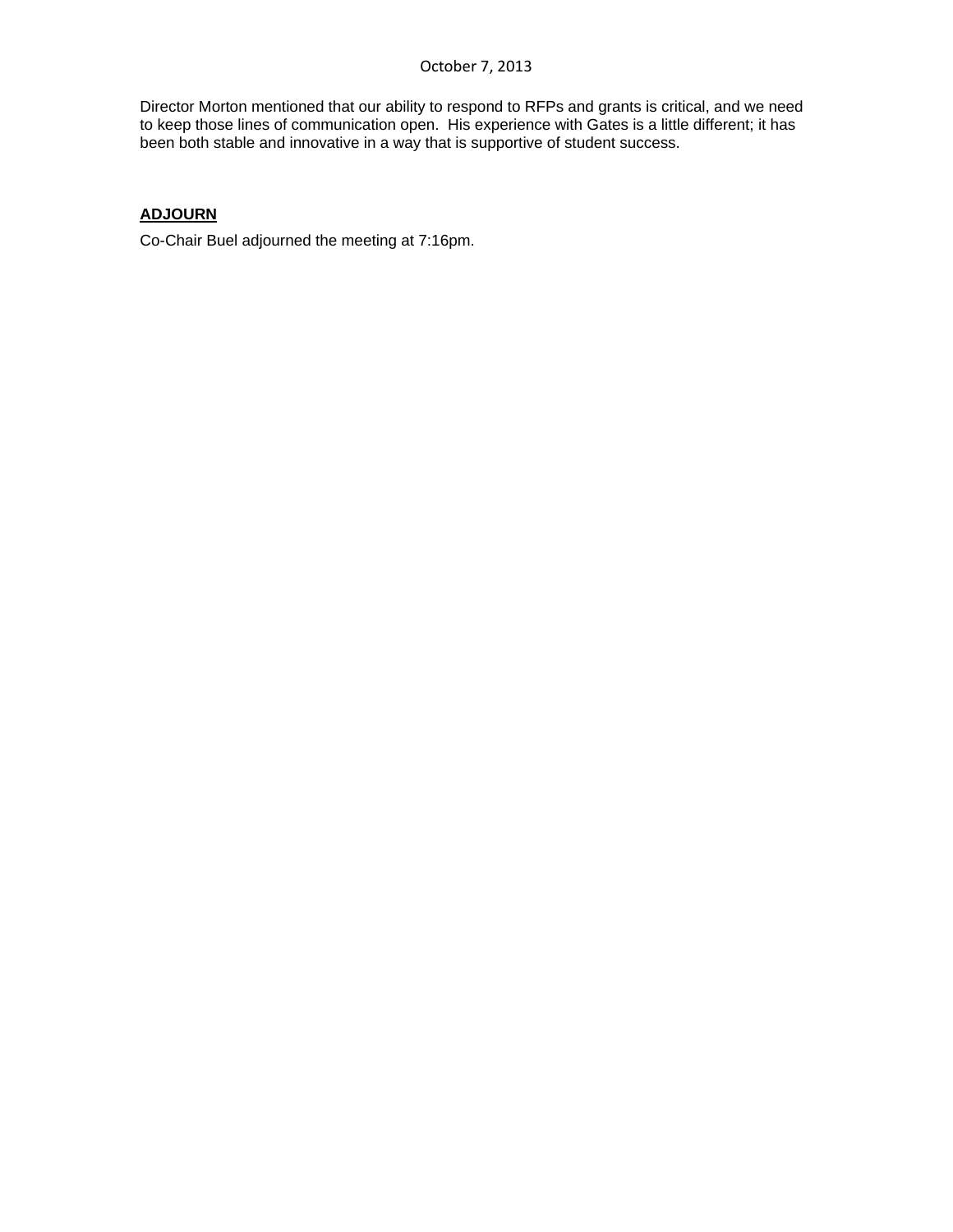## Purchases, Bids, Contracts

The Superintendent RECOMMENDED adoption of the following items:

#### Numbers 4810 through 4812

Director Adkins moved and Director Knowles seconded the motion to adopt Resolutions 4810 and 4811. The motion was put to a voice vote and passed unanimously (yes-7, no-0, with Student Representative Davidson voting yes, unofficial).

Director Adkins moved and Director Regan seconded the motion to adopt Resolution 4812. The motion was put to a voice vote and passed by a vote of 6-1 (yes-6, no-1 [Buel], with Student Representative Davidson voting yes, unofficial).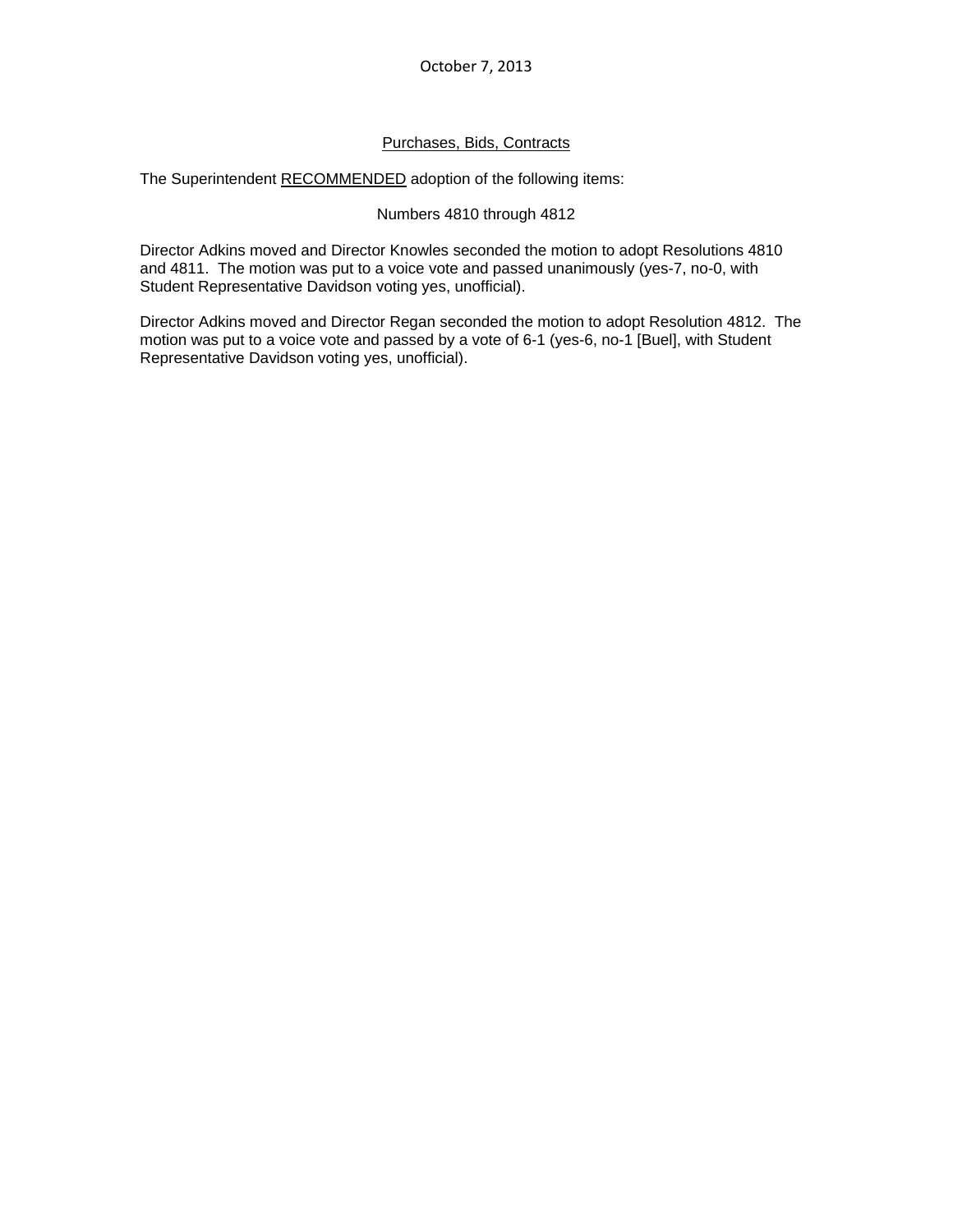## **RESOLUTION No. 4810**

#### Revenue Contracts that Exceed \$25,000 Limit for Delegation of Authority

### **RECITAL**

Portland Public Schools ("District") Public Contracting Rules PPS-45-0200 ("Authority to Approve District Contracts; Delegation of Authority to Superintendent") requires the Board of Education ("Board") to enter into and approve all contracts, except as otherwise expressly authorized. Contracts exceeding \$25,000 per contractor are listed below.

## **RESOLUTION**

The Superintendent recommends that the Board approve these contracts. The Board accepts this recommendation and by this resolution authorizes the Deputy Clerk to enter into agreements in a form approved by General Counsel for the District.

| Contractor                               | Contract<br>Term                 | <b>Contract Type</b> | <b>Description of Services</b>                                                                                                    | Contract<br>Amount | Responsible<br>Administrator,<br><b>Funding Source</b>     |
|------------------------------------------|----------------------------------|----------------------|-----------------------------------------------------------------------------------------------------------------------------------|--------------------|------------------------------------------------------------|
| Neighborhood House                       | 7/1/2013<br>through<br>6/30/2014 | Revenue<br>R 59966   | Ramona Pre-K: Early childhood<br>development services for<br>Neighborhood House/Head<br>Start eligible students.                  | \$50,000           | H. Adair<br><b>Fund 299</b><br>Dept. 9999<br>Grant S0261   |
| <b>Qatar Foundation</b><br>International | 7/1/2013<br>through<br>6/30/2014 | Revenue<br>R 60190   | Lincoln HS: The Qatar<br>Foundation will fund Arabic<br>language and cultural<br>instruction at Lincoln HS and<br>West Sylvan MS. | \$233,277          | T. Goodall<br><b>Fund 299</b><br>Dept. 9999<br>Grant S0239 |

## **NEW CONTRACTS**

## **NEW INTERGOVERNMENTAL AGREEMENTS / REVENUE ("IGA/Rs")**

| Contractor                             | Contract<br>Term                 | <b>Contract Type</b>                                     | <b>Description of Services</b>                                                                                                                                            | Contract<br><b>Amount</b> | Responsible<br>Administrator.<br><b>Funding Source</b>   |
|----------------------------------------|----------------------------------|----------------------------------------------------------|---------------------------------------------------------------------------------------------------------------------------------------------------------------------------|---------------------------|----------------------------------------------------------|
| Oregon Trail School<br><b>District</b> | 7/1/2013<br>through<br>6/30/2014 | Intergovernmental<br>Agreement<br>Revenue<br>IGA/R 60156 | Oregon Trail SD: Columbia<br>Regional will provide school<br>age classroom services to<br>regionally eligible deaf/hard of<br>hearing students in the Oregon<br>Trail SD. | \$49.575                  | H. Adair<br><b>Fund 299</b><br>Dept. 9999<br>Grant S0031 |
| Oregon City School<br><b>District</b>  | 7/1/2013<br>through<br>6/30/2014 | Intergovernmental<br>Agreement<br>Revenue<br>IGA/R 60174 | Oregon City SD: Columbia<br>Regional will provide school<br>age classroom services to<br>regionally eligible deaf/hard of<br>hearing students in the Oregon<br>City SD.   | \$85.025                  | H. Adair<br><b>Fund 299</b><br>Dept. 9999<br>Grant S0031 |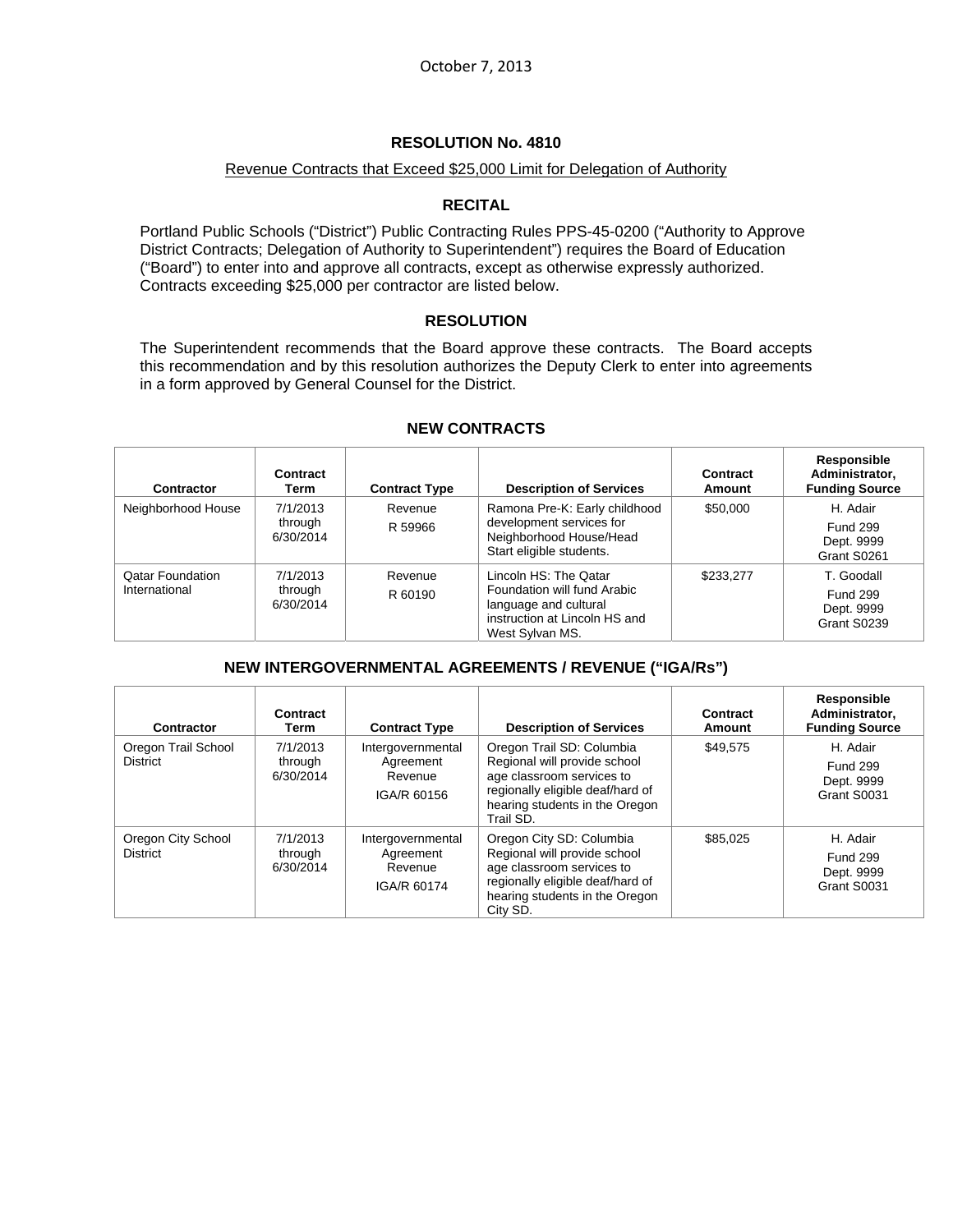| State of Oregon                    | November<br>2013<br>through<br>June 2016 | Intergovernmental<br>Agreement<br>Revenue<br>IGA/R 60XXX | District-wide: Dual-<br>Language/Two-Way Bilingual<br>Grant application. If awarded,<br>the grant will fund the<br>expansion of PPS's current<br>dual language immersion<br>program to create a K-5<br>Vietnamese dual language<br>immersion program at an<br>elementary school to be<br>determined. | \$120,000 | M. Goff<br><b>Fund 205</b><br>Dept. 9999<br>Grant GXXXX |
|------------------------------------|------------------------------------------|----------------------------------------------------------|------------------------------------------------------------------------------------------------------------------------------------------------------------------------------------------------------------------------------------------------------------------------------------------------------|-----------|---------------------------------------------------------|
| Parkrose School<br><b>District</b> | 9/1/2013<br>through<br>6/30/2014         | Intergovernmental<br>Agreement<br>Revenue<br>IGA/R 60166 | Parkrose SD: Portland Public<br>Schools Pioneer program will<br>provide an education program<br>based on the IEP for one<br><b>Parkrose School District</b><br>student.                                                                                                                              | \$40,000  | M. Pearson<br><b>Fund 101</b><br>Dept. 5414             |

## **AMENDMENTS TO EXISTING CONTRACTS**

No Amendments to Existing Contracts

## **LIMITED SCOPE REAL PROPERTY AGREEMENTS AND AMENDMENTS**

No Limited Scope Real Property Agreements or Amendments

*N. Sullivan*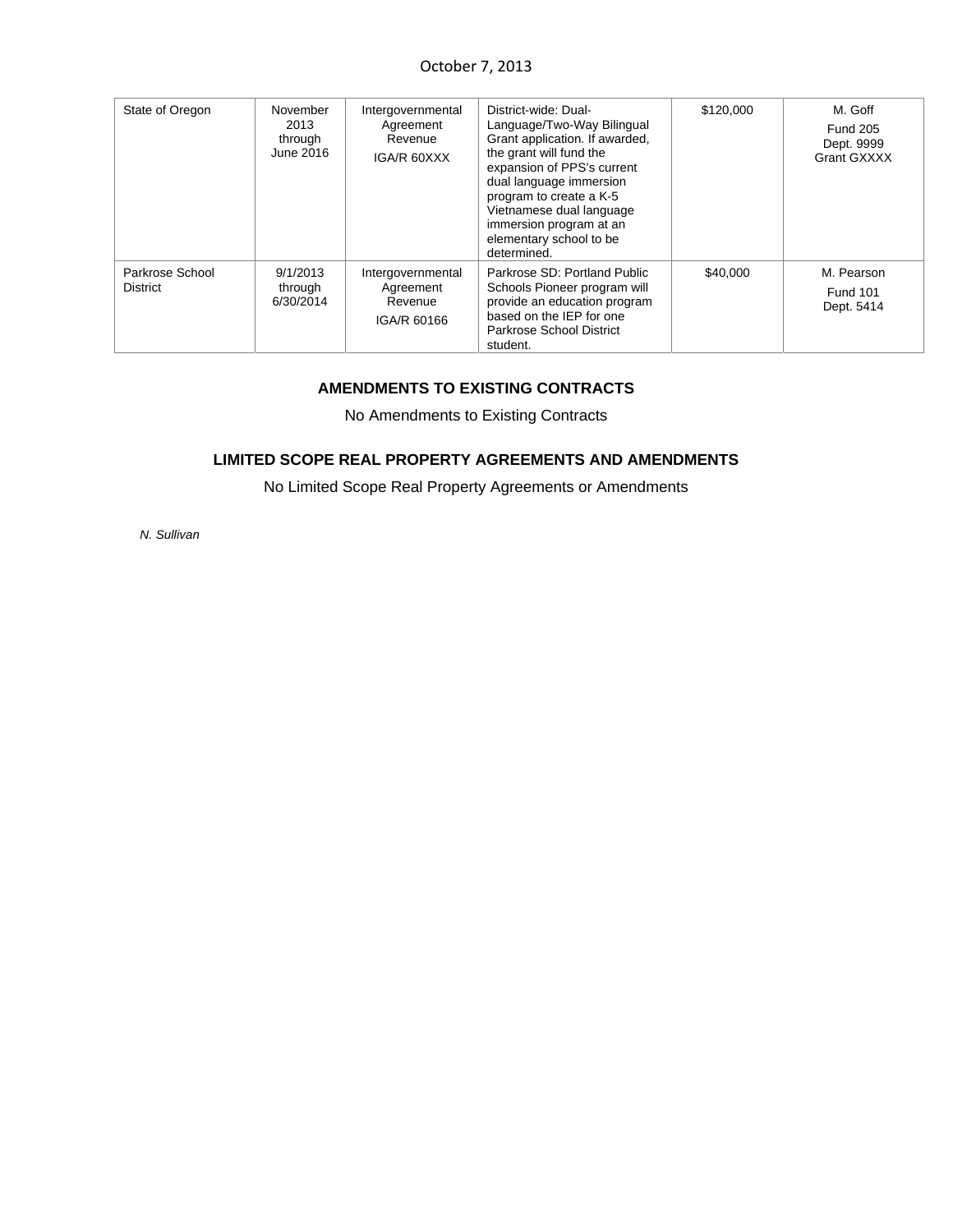#### **RESOLUTION No. 4811**

### Expenditure Contracts that Exceed \$150,000 for Delegation of Authority

### **RECITAL**

Portland Public Schools ("District") Public Contracting Rules PPS-45-0200 ("Authority to Approve District Contracts; Delegation of Authority to Superintendent") requires the Board of Education ("Board") enter into contracts and approve payment for products, materials, supplies, capital outlay, equipment, and services whenever the total amount exceeds \$150,000 per contract, excepting settlement or real property agreements. Contracts meeting this criterion are listed below.

## **RESOLUTION**

The Superintendent recommends that the Board approve these contracts. The Board accepts this recommendation and by this resolution authorizes the Deputy Clerk to enter into agreements in a form approved by General Counsel for the District.

| <b>Contractor</b>                     | Contract<br><b>Term</b>             | <b>Contract Type</b>                 | <b>Description of Services</b>                                                                                                                                                                                               | Contract<br>Amount | Responsible<br>Administrator,<br><b>Funding Source</b>                                                                                   |
|---------------------------------------|-------------------------------------|--------------------------------------|------------------------------------------------------------------------------------------------------------------------------------------------------------------------------------------------------------------------------|--------------------|------------------------------------------------------------------------------------------------------------------------------------------|
| Oracle America, Inc.                  | 10/28/2013<br>through<br>12/15/2014 | Purchase Order<br>PO 115467          | District-wide: Annual renewal of<br>PeopleSoft maintenance<br>service agreement.                                                                                                                                             | \$404,692          | J. Klein<br><b>Fund 101</b><br>Dept. 5581                                                                                                |
| <b>Catapult Learning</b><br>West, LLC | 9/1/2013<br>through<br>8/15/2014    | <b>Personal Services</b><br>PS 60187 | Various: Provide Title I Tutoring<br>services for eligible students<br>enrolled at private schools for<br>the 2013-2014 School year and<br>2014 summer program.<br>RFP #2013-1627                                            | \$209,558          | W. Campbell<br><b>Fund 205</b><br>Depts. 6937,<br>6913,6984,6938,<br>6903, 6917, 6914,<br>6920, 6953, 6923,<br>6924, 5407<br>Grant G1321 |
| <b>Hirsh and Associates</b>           | 10/14/2013<br>through<br>10/16/2017 | <b>Personal Services</b><br>PS 60213 | District-wide: Provide<br>performance audit of the first<br>four years of the eight-year<br>bond program.                                                                                                                    | \$547,120          | J. Owens<br><b>Fund 451</b><br>Dept. 5511<br>Project DF120                                                                               |
| Self Enhancement,<br>Inc.             | 7/1/2013<br>through<br>6/30/2014    | <b>Personal Services</b><br>PS 60193 | Jefferson Cluster: Provide<br>culturally specific family<br>engagement services to<br>participating families with<br>primary focus on providing<br>outreach to families.                                                     | \$155,000          | L. Poe<br><b>Fund 101</b><br>Dept. 5431                                                                                                  |
| Open Meadow                           | 8/1/2013<br>through<br>6/30/2014    | <b>Personal Services</b><br>PS 60159 | Franklin, Madison & Roosevelt:<br>Open Meadow will provide Step<br>Up services designed to help<br>students successfully transition<br>from middle to high school, to<br>target students identified as<br>Academic Priority. | \$850,000          | L. Poe<br><b>Fund 101</b><br>Dept. 5431                                                                                                  |
| Open Meadow                           | 10/1/2013<br>through<br>9/30/2014   | <b>Personal Services</b><br>PS 60147 | Franklin & Roosevelt: Open<br>Meadow will provide Step Up<br>services for the High School<br><b>Graduation Grant to target</b><br>students identified as Academic<br>Priority.                                               | \$291,874          | K. Wolfe<br><b>Fund 205</b><br>Dept. 5485<br>Grant G1116                                                                                 |

## **NEW CONTRACTS**